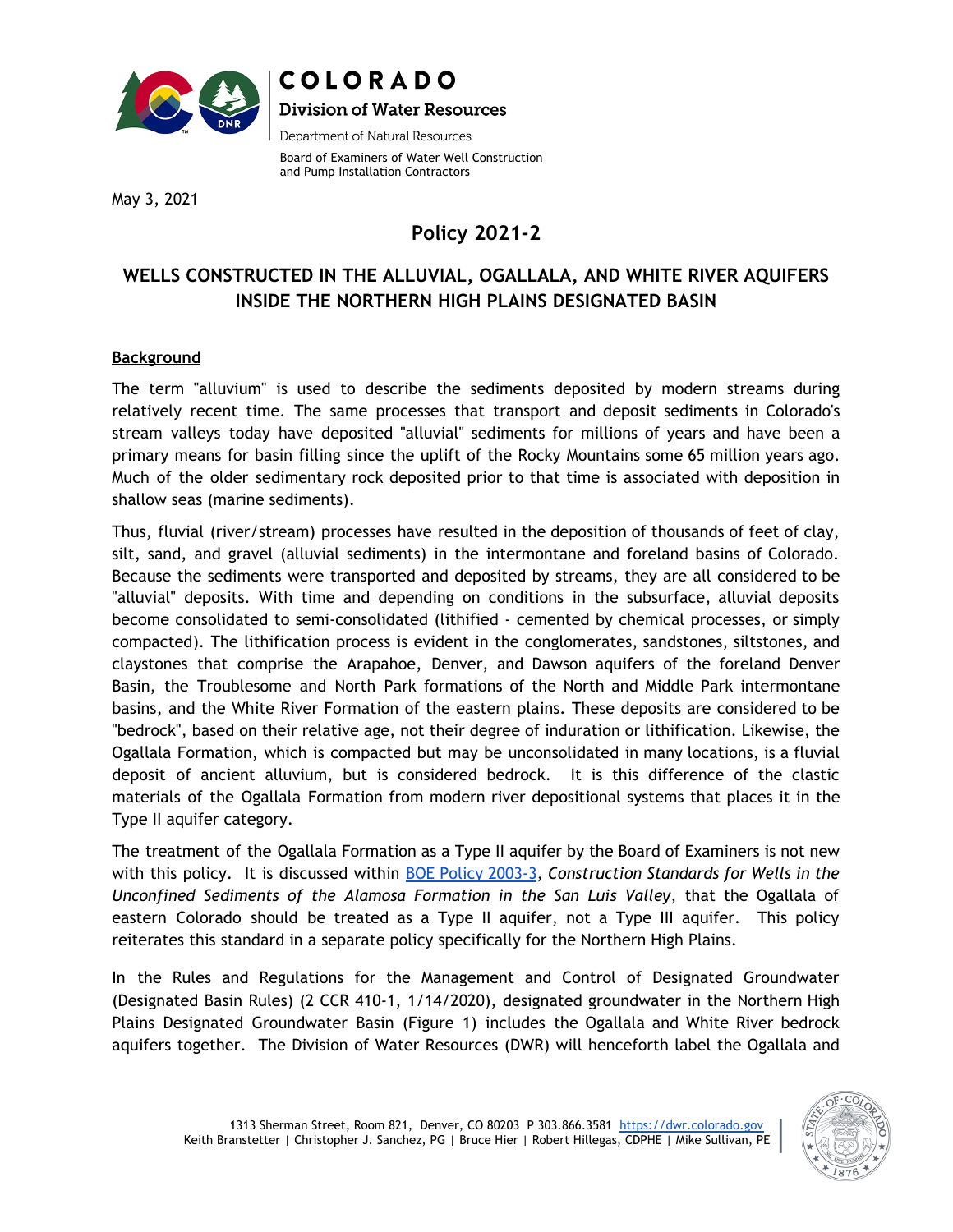BOE Policy 2021-2 May 3, 2021 Page 2 of 3

White River aquifers together as the "High Plains Aquifer" within the Northern High Plains Designated Basin. Historical aquifer names will not be changed in the DWR databases, but High Plains Aquifer will be used on well permits and well construction reports moving forward.

| Era                                     | System     |       | <b>Series</b>                  | Stratigraphic<br>unit                                       |                         | Hydrogeologic<br>unit                              |                   |                                                                                                | <b>Physical characteristics</b>                               |
|-----------------------------------------|------------|-------|--------------------------------|-------------------------------------------------------------|-------------------------|----------------------------------------------------|-------------------|------------------------------------------------------------------------------------------------|---------------------------------------------------------------|
| Conozoic                                | Quaternary |       | Holocene<br>and<br>Pleistocene | Alluvial deposits,<br>valley-fill deposits<br>and dune sand |                         |                                                    | Type 3            |                                                                                                | Gravel, sand, silt, and clay                                  |
|                                         | Tertiary   | Upper | Miocene                        | Ogallala<br>Formation                                       |                         | <b>High</b><br><b>Plains:</b><br>aquifer<br>Type 2 |                   |                                                                                                | Unconsolidated, poorly sorted<br>gravel, sand, silt, and clay |
|                                         |            |       |                                | Arikaree<br>Formation                                       |                         |                                                    |                   | Sandstone, fine to very fine.<br>Local beds of volcanic ash,<br>siltstone, claystone, and marl |                                                               |
|                                         |            |       | Lower Oligocene                | Brule<br>Formation                                          | White<br>River<br>Group |                                                    |                   |                                                                                                | Siltstone with sandstone as beds<br>and channel deposits      |
|                                         |            |       |                                | Chadron<br>Formation                                        |                         |                                                    | Confining<br>unit |                                                                                                | Clay and silt                                                 |
| Modified from Gutentag and others, 1984 |            |       |                                |                                                             |                         |                                                    |                   |                                                                                                |                                                               |

Aquifer Types in Northern High Plains Designated Groundwater Basin

Rule 10.4.6 in the Well Construction Rules (Rules) (2 CCR 402-2, 9/1/2016) requires wells completed in a Type II aquifer (unconfined bedrock aquifer) to have at least 40 feet of solid casing and 30 feet of continuous grout, with the uppermost 20 feet of casing being steel.

Rule 10.4.6.3 provides that in the event the unconfined bedrock aquifer (Type II) is overlain by an unconsolidated aquifer (Type III), the unconsolidated aquifer must be fully isolated with grout or driven steel casing. In the Northern High Plains, wells constructed into the High Plains Aquifer can also produce water from the overlying alluvium because the Alluvial, Ogallala, and White River aquifers are administered as a single hydrogeologic unit, so Rule 10.4.6.3 is not applicable.

Wells constructed to solely produce from the modern alluvial aquifer (Type III wells) must be constructed pursuant to Rule 10.4.7.

### **Policy**

In order to provide consistency and adequacy in the construction of water wells within the High Plains Aquifer of the Northern High Plains Designated Groundwater Basin, and to acknowledge that these wells may produce water from the Alluvial, Ogallala and White River aquifers which are administered as a single hydrogeologic unit, the Board hereby adopts the following policy:

Water wells constructed within the High Plains Aquifer of the Northern High Plains Designated Groundwater Basin must be constructed in accordance with the construction standards for Type II aquifers (unconfined bedrock) found in Rule 10.4.6. This policy does not supersede any construction requirements specified in the conditions of approval of a valid well permit. Any deviation from the requirements of Rules 10.4.6, 10.4.6.1, or 10.4.6.2 or other applicable standards of the Water Well Construction Rules must comply with the requirements of Rule 18, Variances.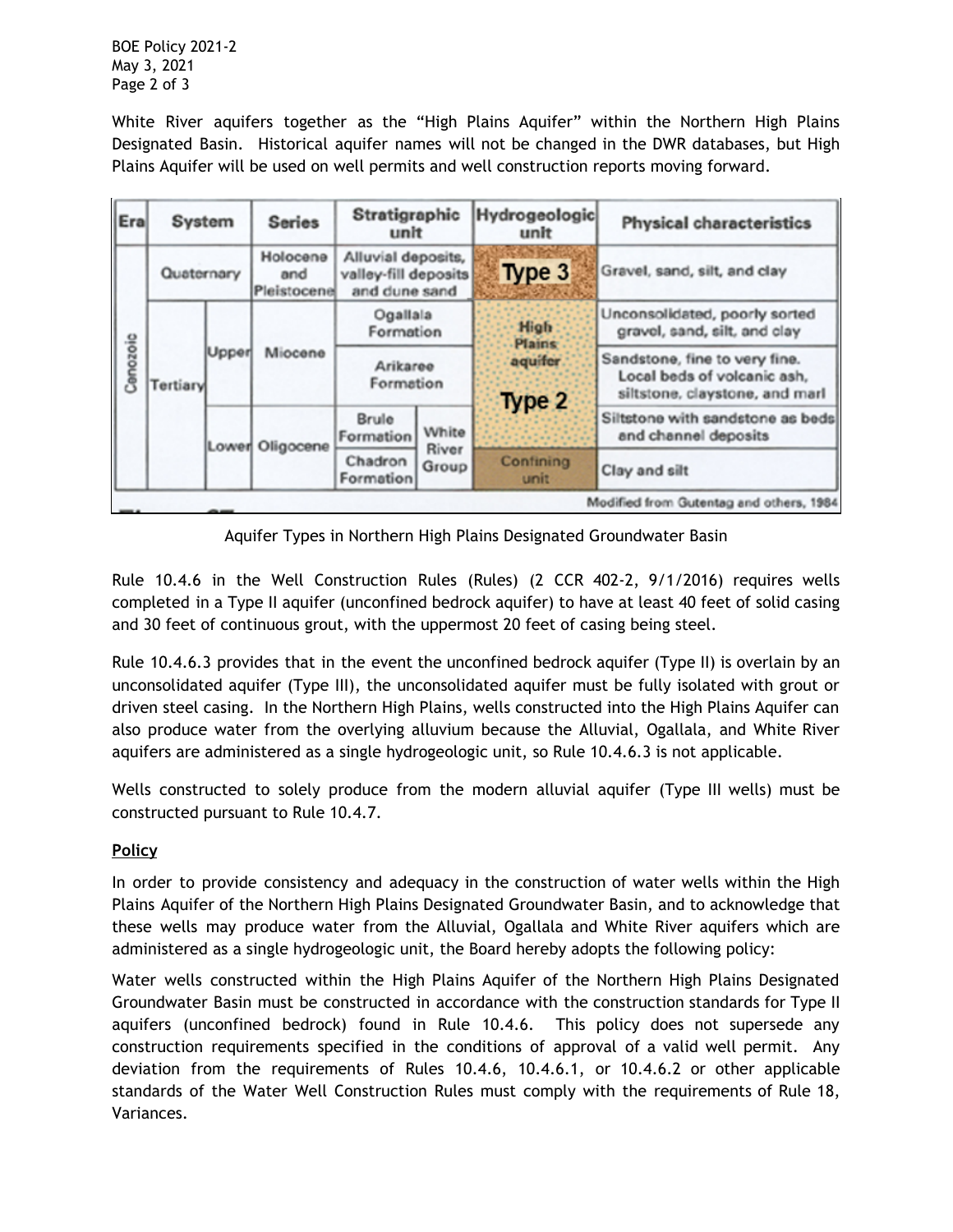BOE Policy 2021-2 May 3, 2021 Page 3 of 3

#### **Approval**

This policy may only be modified or revoked in writing by the Board of Examiners of Water Well Construction and Pump Installation Contractors.

Approved <u>\_\_May 3, 2021</u>

Kuil Buurstetter

Keith Branstetter, Chairperson Board of Examiners of Water Well Construction and Pump Installation Contractors